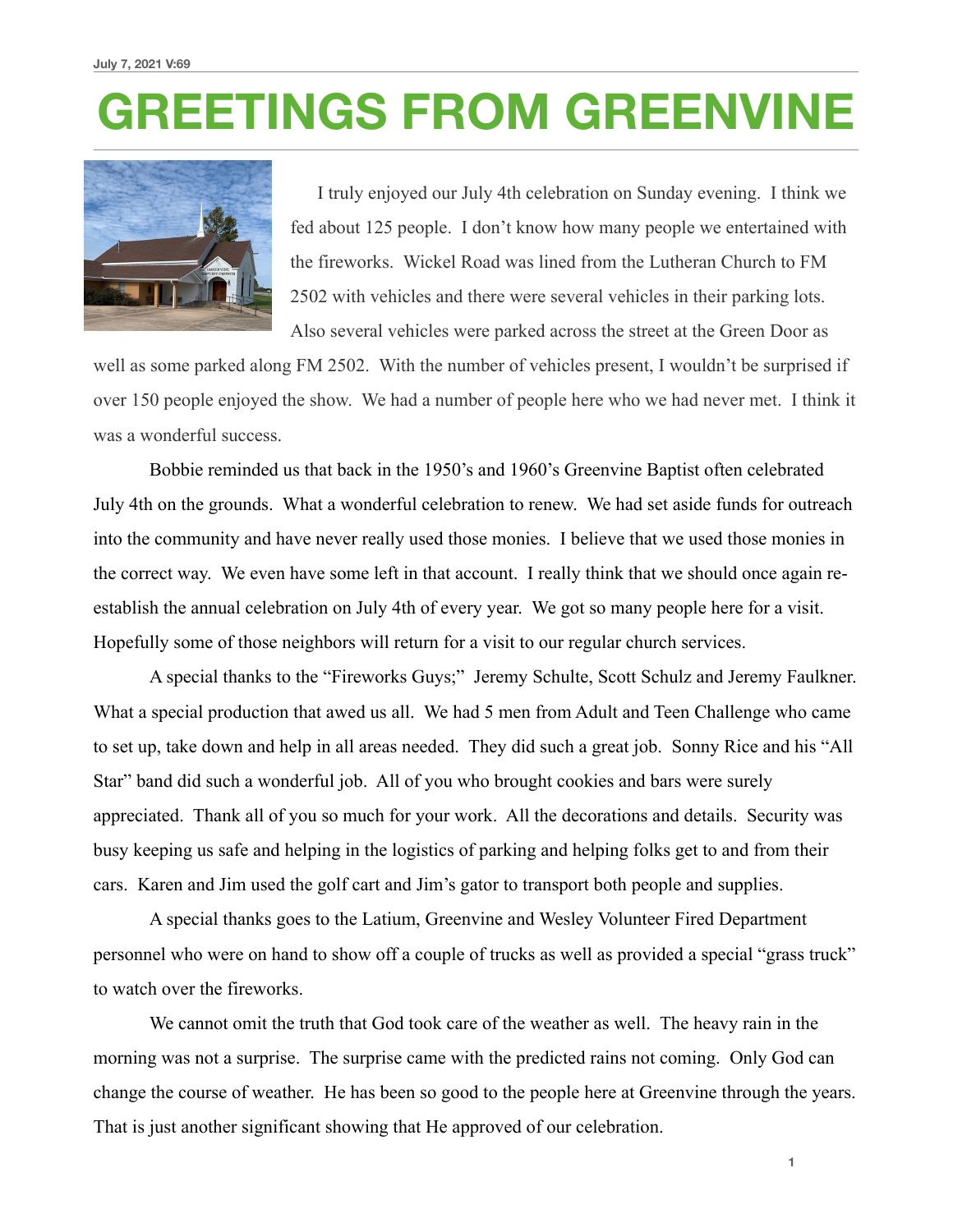On Sunday, I tried to read a verse that I had written down, but could not find while at the pulpit. I would like to quote it now:

**"It is for freedom that Christ has set us free. Stand firm, then, and do not let yourselves be burdened again by a yoke of slavery."** When Paul was writing this little letter, he also included in Chapter 2: 4, "False believers had infiltrated our ranks to spy on the freedom we have in Christ Jesus to make us slaves."

 Galatians was written for the purpose of making it clear that the Law enslaves, but the Gospel sets free.

 Paul presents the truth of freedom from the law of sin and death several times in the book of Romans. In Chapter 8: 1 & 2 say, **"Therefore, there is now no condemnation for those who are in Christ Jesus, because through Christ Jesus that law of the Spirit who gives life has set you free from the law of sin and death."** 

 Paul finalizes the truth of freedom in Galatians 5: 13 & 14: **"You, my brothers and sisters were called to be free. But do not use your freedom to indulge the flesh; rather serve one another humbly in love. For the entire law is fulfilled in keeping this one command: "Love your neighbor as yourself."** 

 Jesus said in John 8: 36; **"So if the Son sets you free, you will be free indeed."** Part of Christ's work here on earth was to set the "captives free." Isaiah is quoted by Paul in the book of Ephesians 4: 7 & 8;

That truth and quote is also in Psalm 68. As followers of Christ we have a real freedom.

 I am reminded of the great freedoms that we have here in these United States. Our Declaration of Independence says that we have 3 inalienable rights: Life, Liberty and the pursuit of Happiness. The country's forefathers realized that God has given those truths to all, but because of tyranny, sometimes those are taken away. We are so fortunate to live in this country.

 Currently we have the freedom to not only celebrate like we did on Sunday evening, but we have the freedom to meet together the way we did on Sunday morning. We are guaranteed by our Constitution to be able to worship our God the way we believe the Bible has told us to. What a great freedom.

I read a quote this week from a friend. I don't know who originally wrote it.

 "Only two defining forces have ever offered to die for you…Jesus Christ and the American soldier. One died for your soul; the other for your freedom."

**2**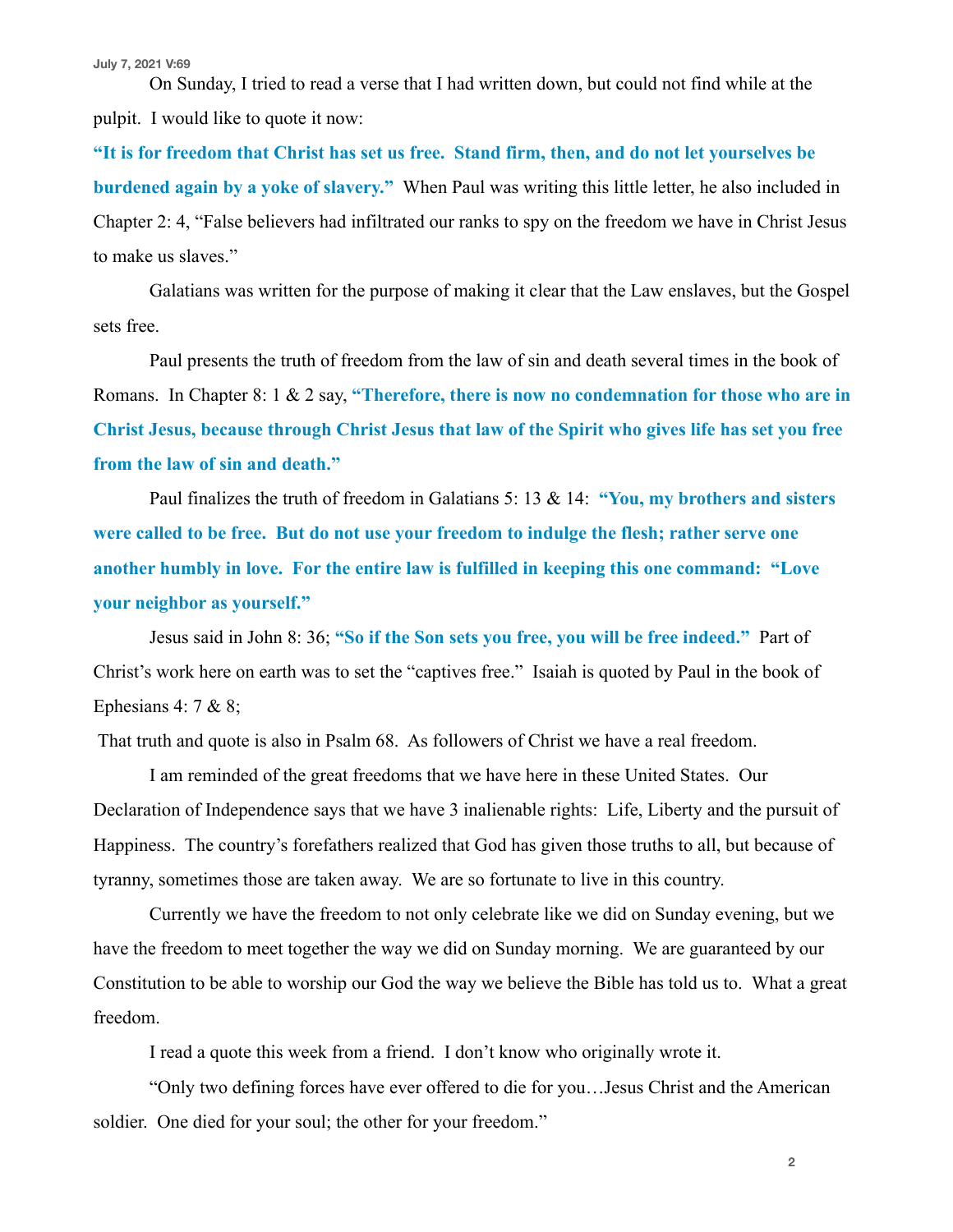I've heard that many times and haven't really wanted to use it. I don't want to compare Jesus with fighting men. However, there is some truth there as we look at it.

 As I think of my time in the military, even though I was drafted, I remember thinking that I was willing to give my life for the country that I loved to keep it free. It seemed worth while. It seemed like an honorable occupation. I like to think that I am a patriot. I like to think that the Oath of Enlistment that I took on July 29, 1969 is still in effect for me. I wanted to help in keeping our country free. I wanted to pay any cost to guarantee my friends and family would continue to enjoy the freedom that I had grown up with.

 I love our country, but I do not want to confuse that with the love I have for our Savior, Jesus Christ. I am constantly reminded of what took place when I was in the military and it sometimes overtakes me. I think that I have even been haunted by those memories at times. Some of the men who I knew there who died have an effect on me. Even with that huge impact on my life, I don't want to be known as the man who is steered by his time in the military and the difficulties that I went through there. However, I want to use those for God's glory and use them to reach others who may have those same type of circumstances.

 I'm so happy that we had this celebration, and that we are already thinking about doing it again next July 4th. It has really opened up some ties with the community that we need. Maybe it is the means that God will use with us in getting younger couples and families to visit and be with us. That is my prayer. I hope it is yours too.

Blessings. Jack & Karen

## **Announcements**

- Please remember to complete your information card for the directory.
- Wednesday Night Bible Study -Wednesday nights @ 6pm
- Women's Ministry 2nd Tuesday of each month @6pm Next meeting July 13@6pm
- Men's Prayer Breakfast Wednesday June 29, @ 7am